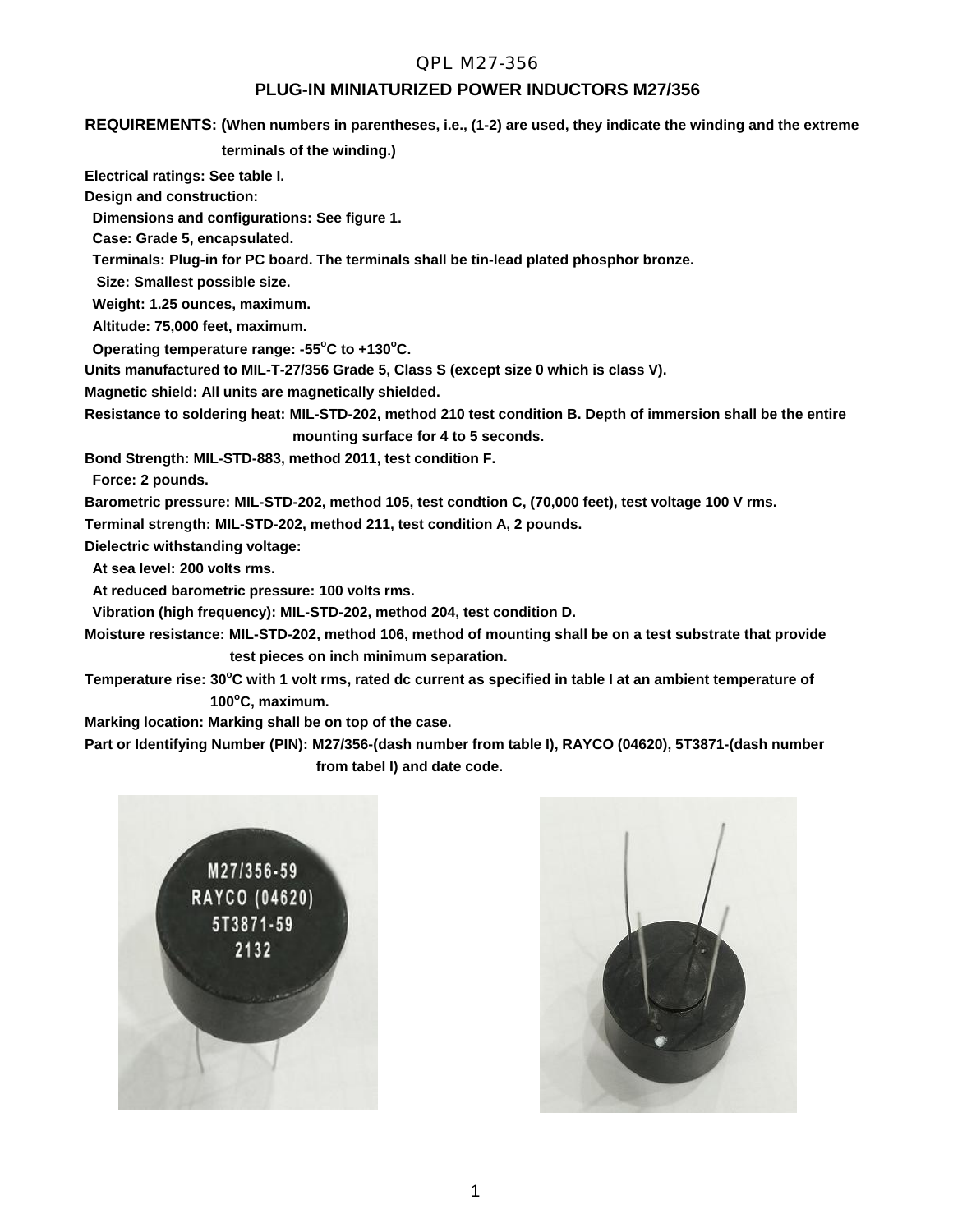# QPL M27-356 **PLUG-IN MINIATURIZED POWER INDUCTORS M27/356**

#### **TABEL I. ELECTRICAL CHARACTERISTICS.**

|               | <b>SERIES</b>           |                                      |                                               | <b>PARALLEL</b>         |                    |                                                       |                                  |
|---------------|-------------------------|--------------------------------------|-----------------------------------------------|-------------------------|--------------------|-------------------------------------------------------|----------------------------------|
| 5T3871-<br>XX | <b>INDUCTANCE</b><br>11 | <b>DC</b><br><b>CURRENT</b><br>(MAX) | <b>DC</b><br><b>RESISTANCE</b><br>$(\pm 25%)$ | <b>INDUCTANCE</b><br>1/ | <b>DC</b><br>(MAX) | <b>DC</b><br><b>CURRENT RESISTANCE</b><br>$(\pm 25%)$ | <b>CONFIGUR-</b><br><b>ATION</b> |
|               | (mH)                    | (AMPS)                               | (OHMS)                                        | (mH)                    | (AMPS)             | (OHMS)                                                |                                  |
| 01            | 20.00                   | 0.06                                 | 54.00                                         | 5.00                    | 0.12               | 13.500                                                | $\mathbf{1}$                     |
| 02            | 20.00                   | 0.10                                 | 29.00                                         | 5.00                    | 0.20               | 7.250                                                 | $\overline{2}$                   |
| 03            | 20.00                   | 0.14                                 | 20.00                                         | 5.00                    | 0.28               | 5.000                                                 | 3                                |
| 04            | 20.00                   | 0.22                                 | 12.40                                         | 5.00                    | 0.44               | 3.100                                                 | $\overline{4}$                   |
| 05            | 20.00                   | 0.29                                 | 10.20                                         | 5.00                    | 0.58               | 2.550                                                 | 5                                |
| 06            | 15.00                   | 0.07                                 | 40.50                                         | 3.75                    | 0.14               | 10.125                                                | $\mathbf{1}$                     |
| 07            | 15.00                   | 0.12                                 | 22.00                                         | 3.75                    | 0.24               | 5.500                                                 | $\overline{2}$                   |
| 08            | 15.00                   | 0.16                                 | 15.00                                         | 3.75                    | 0.32               | 3.750                                                 | 3                                |
| 09            | 15.00                   | 0.25                                 | 9.30                                          | 3.75                    | 0.50               | 2.325                                                 | $\overline{\mathbf{4}}$          |
| 10            | 15.00                   | 0.33                                 | 7.70                                          | 3.75                    | 0.66               | 1.925                                                 | 5                                |
| 11            | 10.00                   | 0.08                                 | 27.00                                         | 2.50                    | 0.16               | 6.750                                                 | $\mathbf{1}$                     |
| 12            | 10.00                   | 0.14                                 | 14.60                                         | 2.50                    | 0.28               | 3.650                                                 | $\overline{2}$                   |
| 13            | 10.00                   | 0.20                                 | 10.00                                         | 2.50                    | 0.40               | 2.500                                                 | 3                                |
| 14            | 10.00                   | 0.31                                 | 6.20                                          | 2.50                    | 0.62               | 1.550                                                 | $\overline{\mathbf{4}}$          |
| 15            | 10.00                   | 0.40                                 | 5.10                                          | 2.50                    | 0.80               | 1.275                                                 | 5                                |
| 16            | 7.50                    | 0.10                                 | 20.30                                         | 1.875                   | 0.20               | 5.075                                                 | $\overline{1}$                   |
| 17            | 7.50                    | 0.17                                 | 11.00                                         | 1.875                   | 0.34               | 2.750                                                 | $\overline{2}$                   |
| 18            | 7.50                    | 0.24                                 | 7.50                                          | 1.875                   | 0.48               | 1.875                                                 | 3                                |
| 19            | 7.50                    | 0.38                                 | 4.70                                          | 1.875                   | 0.76               | 1.175                                                 | $\overline{\mathbf{4}}$          |
| 20            | 7.50                    | 0.49                                 | 3.80                                          | 1.875                   | 0.98               | 0.950                                                 | 5                                |
| 21            | 5.00                    | 0.12                                 | 13.50                                         | 1.25                    | 0.24               | 3.375                                                 | $\mathbf{1}$                     |
| 22            | 5.00                    | 0.21                                 | 7.30                                          | 1.25                    | 0.42               | 1.825                                                 | $\overline{2}$                   |
| 23            | 5.00                    | 0.30                                 | 5.00                                          | 1.25                    | 0.60               | 1.250                                                 | 3                                |
| 24            | 5.00                    | 0.47                                 | 3.10                                          | 1.25                    | 0.94               | 0.775                                                 | $\overline{\mathcal{A}}$         |
| 25            | 5.00                    | 0.60                                 | 2.60                                          | 1.25                    | 1.20               | 0.650                                                 | 5                                |
| 26            | 3.00                    | 0.16                                 | 8.10                                          | 0.75                    | 0.32               | 2.025                                                 | 1                                |
| 27            | 3.00                    | 0.27                                 | 4.40                                          | 0.75                    | 0.54               | 1.100                                                 | $\overline{2}$                   |
| 28            | 3.00                    | 0.38                                 | 3.00                                          | 0.75                    | 0.76               | 0.750                                                 | 3                                |
| 29            | 3.00                    | 0.60                                 | 1.90                                          | 0.75                    | 1.20               | 0.475                                                 | 4                                |
| 30            | 3.00                    | 0.78                                 | 1.50                                          | 0.75                    | 1.56               | 0.375                                                 | 5                                |
| 31            | 2.00                    | 0.19                                 | 5.40                                          | 0.50                    | 0.38               | 1.350                                                 | $\mathbf{1}$                     |
| 32            | 2.00                    | 0.33                                 | 2.90                                          | 0.50                    | 0.66               | 0.725                                                 | $\overline{2}$                   |
| 33            | 2.00                    | 0.47                                 | 2.00                                          | 0.50                    | 0.94               | 0.500                                                 | 3                                |
| 34            | 2.00                    | 0.74                                 | 1.30                                          | 0.50                    | 1.48               | 0.325                                                 | $\overline{4}$                   |
| 35            | 2.00                    | 0.95                                 | 1.00                                          | 0.50                    | 1.90               | 0.250                                                 | 5                                |
| 36            | 1.00                    | 0.27                                 | 2.70                                          | 0.25                    | 0.54               | 0.675                                                 | $\overline{1}$                   |
| 37            | 1.00                    | 0.47                                 | 1.50                                          | 0.25                    | 0.94               | 0.375                                                 | $\overline{2}$                   |
| 38            | 1.00                    | 0.66                                 | 1.00                                          | 0.25                    | 1.32               | 0.250                                                 | 3                                |
| 39            | 1.00                    | 1.00                                 | 0.62                                          | 0.25                    | 2.00               | 0.155                                                 | 4                                |
| 40            | 1.00                    | 1.30                                 | 0.50                                          | 0.25                    | 2.60               | 0.125                                                 | $\sqrt{5}$                       |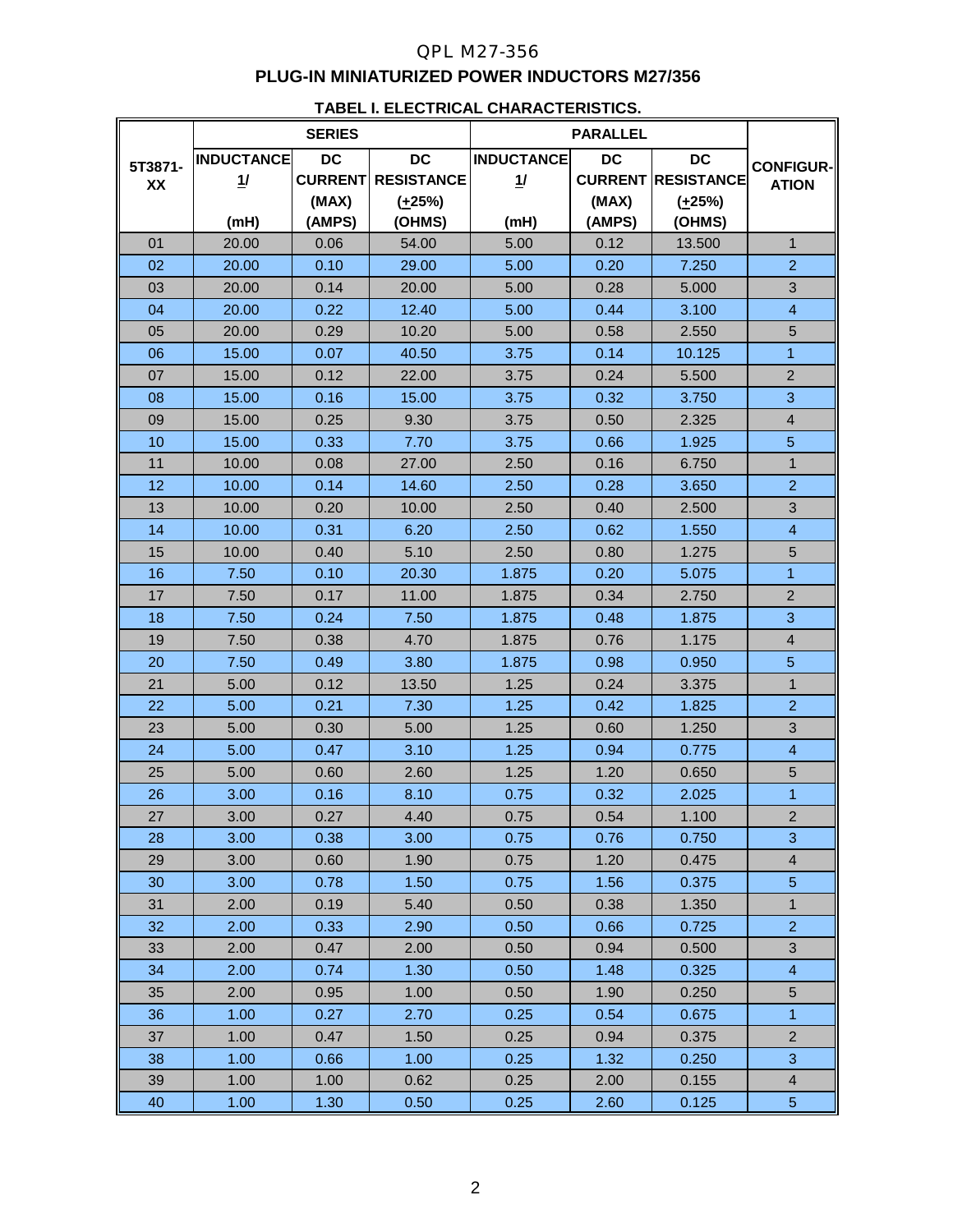# QPL M27-356 **PLUG-IN MINIATURIZED POWER INDUCTORS M27/356**

|         | <u>I ADLL II LLLVIINIVAL VIIAINAVI LINDI IVO</u><br><b>SERIES</b> |           |                           | <b>PARALLEL</b>   |           |                           |                  |
|---------|-------------------------------------------------------------------|-----------|---------------------------|-------------------|-----------|---------------------------|------------------|
| 5T3871- | <b>INDUCTANCE</b>                                                 | <b>DC</b> | DC                        | <b>INDUCTANCE</b> | <b>DC</b> | <b>DC</b>                 | <b>CONFIGUR-</b> |
| XX      | 1/                                                                |           | <b>CURRENT RESISTANCE</b> | 1/                |           | <b>CURRENT RESISTANCE</b> | <b>ATION</b>     |
|         |                                                                   | (MAX)     | $(\pm 25\%)$              |                   | (MAX)     | $(+25%)$                  |                  |
|         | (mH)                                                              | (AMPS)    | (OHMS)                    | (mH)              | (AMPS)    | (OHMS)                    |                  |
| 41      | 0.750                                                             | 0.31      | 2.00                      | 0.1875            | 0.62      | 0.5000                    | $\mathbf{1}$     |
| 42      | 0.750                                                             | 0.54      | 1.00                      | 0.1875            | 1.08      | 0.2500                    | $\overline{2}$   |
| 43      | 0.750                                                             | 0.76      | 0.75                      | 0.1875            | 1.52      | 0.1875                    | 3                |
| 44      | 0.750                                                             | 1.20      | 0.47                      | 0.1875            | 2.40      | 0.1175                    | $\overline{4}$   |
| 45      | 0.750                                                             | 1.60      | 0.38                      | 0.1875            | 3.20      | 0.0950                    | 5                |
| 46      | 0.500                                                             | 0.38      | 1.30                      | 0.1250            | 0.76      | 0.3250                    | $\overline{1}$   |
| 47      | 0.500                                                             | 0.66      | 0.66                      | 0.1250            | 1.32      | 0.1650                    | $\overline{2}$   |
| 48      | 0.500                                                             | 0.93      | 0.50                      | 0.1250            | 1.86      | 0.1250                    | 3                |
| 49      | 0.500                                                             | 1.47      | 0.31                      | 0.1250            | 2.94      | 0.0775                    | $\overline{4}$   |
| 50      | 0.500                                                             | 1.90      | 0.25                      | 0.1250            | 3.80      | 0.0625                    | $\overline{5}$   |
| 51      | 0.250                                                             | 0.53      | 0.66                      | 0.0625            | 1.06      | 0.1650                    | $\mathbf{1}$     |
| 52      | 0.250                                                             | 0.93      | 0.33                      | 0.0625            | 1.86      | 0.0825                    | $\overline{2}$   |
| 53      | 0.250                                                             | 1.30      | 0.25                      | 0.0625            | 2.60      | 0.0625                    | $\mathbf{3}$     |
| 54      | 0.250                                                             | 2.08      | 0.16                      | 0.0625            | 4.16      | 0.0400                    | $\overline{4}$   |
| 55      | 0.250                                                             | 2.70      | 0.13                      | 0.0625            | 5.40      | 0.0325                    | $\sqrt{5}$       |
| 56      | 0.100                                                             | 0.78      | 0.30                      | 0.0250            | 1.56      | 0.0750                    | $\overline{1}$   |
| 57      | 0.100                                                             | 1.35      | 0.17                      | 0.0250            | 2.70      | 0.0430                    | $\mathbf 2$      |
| 58      | 0.100                                                             | 1.95      | 0.11                      | 0.0250            | 3.90      | 0.0280                    | 3                |
| 59      | 0.100                                                             | 3.08      | 0.07                      | 0.0250            | 6.16      | 0.0180                    | $\overline{4}$   |
| 60      | 0.100                                                             | 3.88      | 0.06                      | 0.0250            | 7.76      | 0.0150                    | $\overline{5}$   |
| 61      | 0.040                                                             | 1.18      | 0.14                      | 0.0100            | 2.36      | 0.0350                    | $\mathbf{1}$     |
| 62      | 0.040                                                             | 2.03      | 0.07                      | 0.0100            | 4.06      | 0.0180                    | $\overline{2}$   |
| 63      | 0.040                                                             | 2.68      | 0.06                      | 0.0100            | 5.36      | 0.0150                    | $\sqrt{3}$       |
| 64      | 10.00                                                             | 0.050     | 75.00                     | 2.5000            | 0.100     | 18.750                    | $\pmb{0}$        |
| 65      | 7.50                                                              | 0.058     | 56.00                     | 1.8750            | 0.116     | 14.000                    | $\overline{0}$   |
| 66      | 5.00                                                              | 0.071     | 38.00                     | 1.2500            | 0.142     | 9.500                     | $\pmb{0}$        |
| 67      | 3.00                                                              | 0.091     | 22.00                     | 0.7500            | 0.182     | 5.500                     | $\boldsymbol{0}$ |
| 68      | 2.00                                                              | 0.112     | 18.00                     | 0.5000            | 0.224     | 4.500                     | $\pmb{0}$        |
| 69      | 0.75                                                              | 0.182     | 6.00                      | 0.1875            | 0.364     | 1.500                     | $\mathbf 0$      |
| 70      | 0.50                                                              | 0.224     | 5.00                      | 0.1250            | 0.448     | 1.250                     | $\pmb{0}$        |
| 71      | 0.25                                                              | 0.316     | 1.90                      | 0.0625            | 0.632     | 0.475                     | $\mathbf 0$      |
| 72      | 0.10                                                              | 0.500     | 0.75                      | 0.0250            | 1.000     | 0.1875                    | $\pmb{0}$        |
| 73      | 0.04                                                              | 0.790     | 0.40                      | 0.0100            | 1.580     | 0.100                     | $\pmb{0}$        |

# **TABEL I. ELECTRICAL CHARACTERISTICS - CONTINUED.**

1/ The inductance must be at least 80 percent of the listed value when measured with rated dc current at 0.1 V rms, 10 KHz.